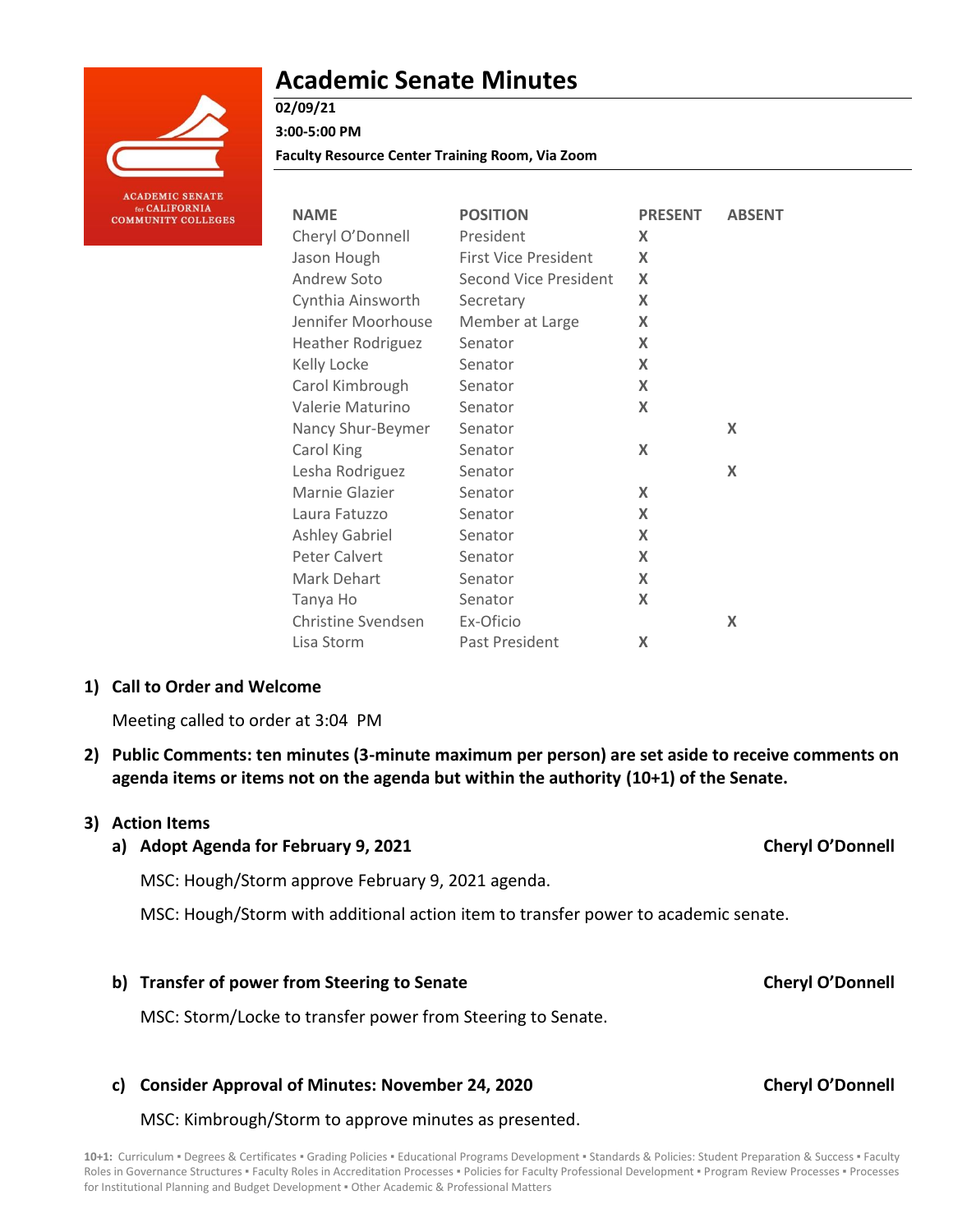# **d) Faculty Confirmations Cheryl O'Donnell**

MSC: Hough/Moorhouse to approve faculty confirmations as a slate.

## **4) Information Items**

# **a) Senate History Series, Episode 1 Kelly Locke**

Kelly gave a history brief of how the senate was established.

It started in 1960 with the Donohoe Higher Education Act that was passed in Dorothy Donahue's honor, it's purpose was to reaffirm the commitment to tuition free higher education, defined function of the sectors, established CSU as a system, admissions guidelines for sectors. It was in 1963 that the legislature gave local academic senate a role in representing faculty on academic and professional matters, this was the start of Senate. It was by 1970 that the statewide academic senate was formed. In 1987 the master plan was revisited and a new title was given, "The Master Plan Renewed: Unity, Equity, Quality, and Efficiency in California Postsecondary Education."

Further changes were later made which will be talked about in a later episode to include how shared governance became a dirty word.

# **b) Spring Plenary: A Call to Action Lisa Storm**

Lisa Storm encouraged everyone to attend the spring Plenary. The deadline is March 15, 2021, Plenary is April 15 -17, 2021. The program is not up yet, but the fall plenary focused on equity, antiracism, diverse hiring principals, and handling racist acts when at work. Funding is available for whoever wants to attend.

### **c) ASCCC Diversity, Equity, and Inclusion Survey for Local Senate Cheryl O'Donnell**

Cheryl shared with the senate of a state wide local senate survey, due March 22, 2021. Participation is needed for college wide representation, equity committees, and senate activities on campus. This is a great opportunity for us to weigh in on what we have been doing on campus to address diversity, equity, and inclusion.

### **5) Discussion Items**

### **a) Guided Pathways, Scale of Adoption Report Hetty Yelland**

Hetty presented the senate with the Guided Pathways, Scale of Adoption report which is the same as last year. This year, we submit it with where we are and what the next steps are. There is no expectation on having to meet our scale now, we pick our own priorities and what we will be focusing on as a college.

# **b) CBE Grant Proposal Presentation Clint Cowden/Jason Hough**

10+1: Curriculum · Degrees & Certificates · Grading Policies · Educational Programs Development · Standards & Policies: Student Preparation & Success · Faculty Roles in Governance Structures . Faculty Roles in Accreditation Processes . Policies for Faculty Professional Development . Program Review Processes . Processes for Institutional Planning and Budget Development ▪ Other Academic & Professional Matters